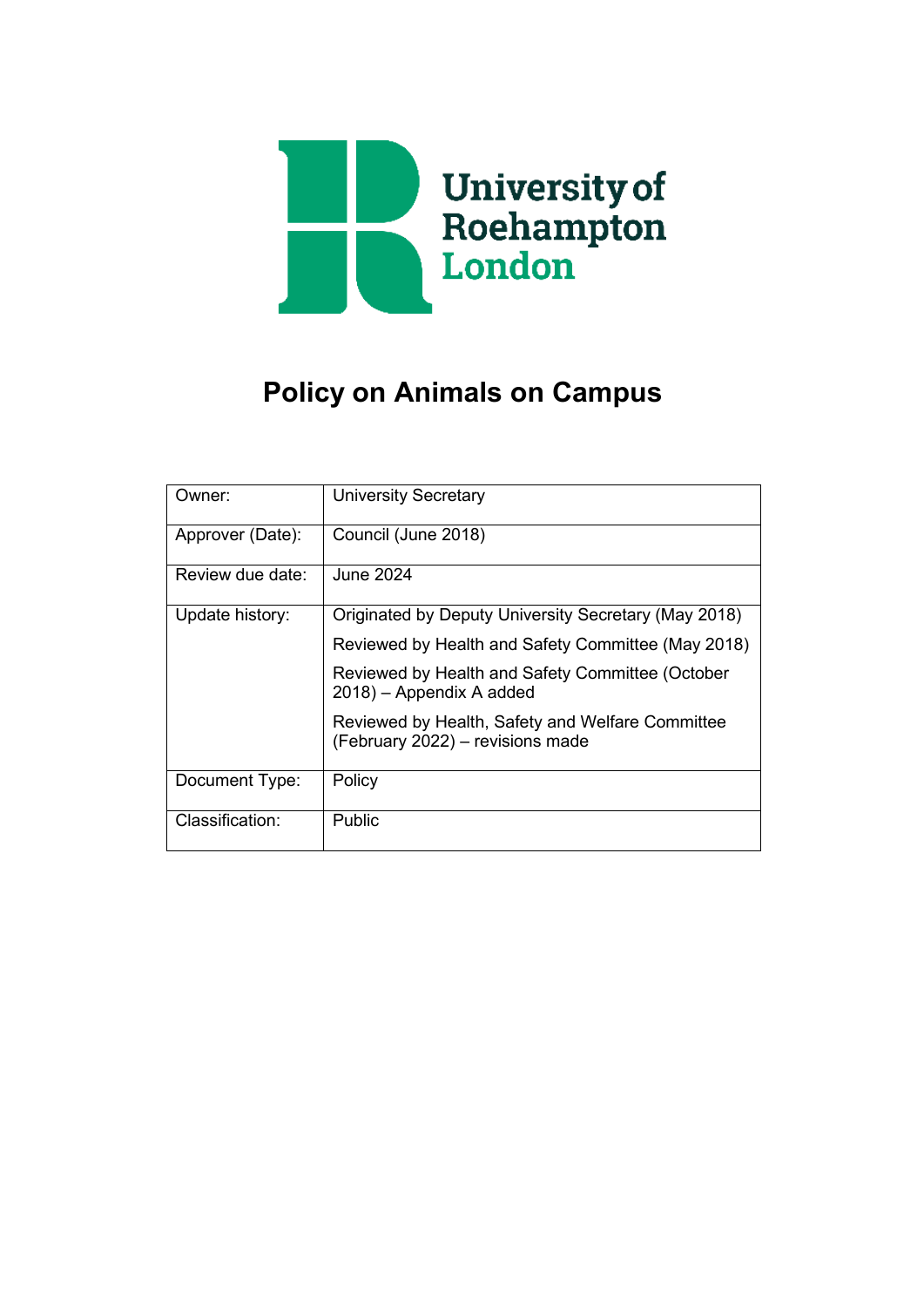# **Policy on Animals on Campus**

The University has a Policy on the presence of animals on campus to ensure that it takes its responsibility for the wellbeing of staff, students and visitors seriously, and meets the needs of all those who may interact with animals on campus.

## **Types of animals on campus**

A number of different categories of animals may be present on the University campus regularly or occasionally. These include the following major groups:

- **Assistance animals:** which are specially trained to assist disabled people
- **Pets:** Personal animals that are brought onto campus by staff, students or members of the public, or belong to staff who are resident on the University's grounds/premises
- **Working animals:** Animals brought onto campus by the University for the purposes of therapy; farm animals such as the Growhampton Chickens and Rabbits, or Police/Search and Rescue Dogs
- **Wild animals:** typically foxes and other small mammals; Wildfowl; Wild Birds

## **General Principles**

**Students and Staff** of the University are allowed to bring animals onto the campus only within the terms of other policies and arrangements (e.g. the student accommodation contract), within the limits of the local arrangements and standards of particular parts of the campus (e.g. quiet study areas, office departments, teaching spaces, buildings with signage about animals), and when they do not represent disruption to the business of the University (e.g. during teaching sessions).

**Visitors** to the University (including conference delegates and others using conference accommodation) will not normally be expected or allowed to bring animals into University buildings, except for assistance animals.

**All who are on University premises**, including animal owners and others, are expected to behave responsibly in the presence of animals, in order to limit any concerns or potential dangers both to people and to the animals concerned. Owners must take responsibility for their animals at all times, and manage them appropriately to ensure minimum disruption or concern to all. This includes keeping dogs on leads while in the University grounds.

# **Assistance Animals**

All those who require assistance animals will be allowed to bring them into the University. It is expected that the staff member or student would provide advance notice of this to the relevant staff members and students to ensure proper facilitation can be ensured and that those who may be uncomfortable in the presence of an assistance animal are provided with the opportunity to make suitable adjustments themselves.

The University's requirements and guidelines regarding assistance animals on campus are contained in **Appendix A**.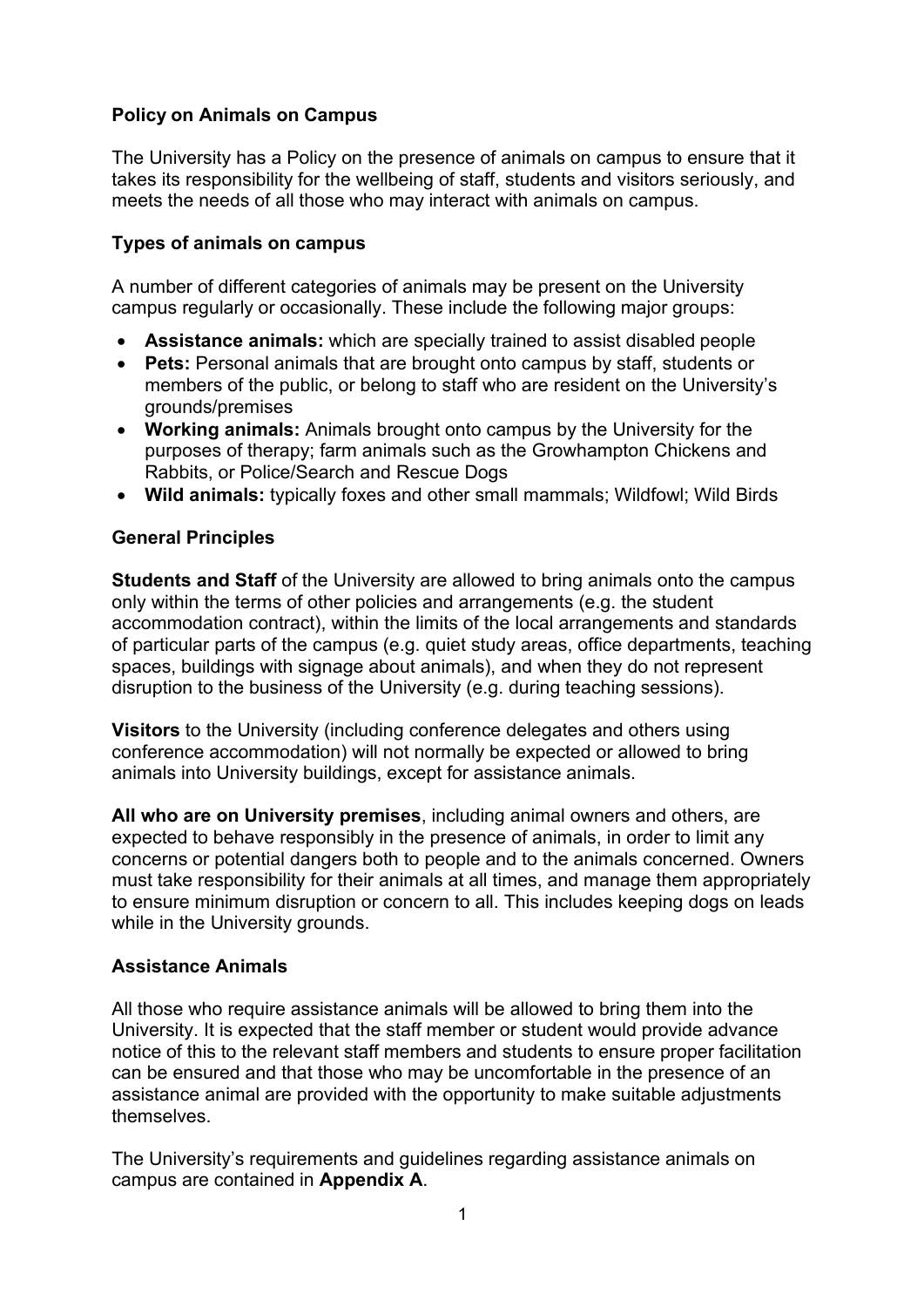# **Pets**

Individuals are entirely responsible for their own animals at all times, and the University cannot accept any liability in relation to them.

# **Members of staff:**

- Members of staff are allowed to bring pets onto the University grounds and into the public spaces of the University where animals are allowed.
- Members of staff must seek permission from their Head of Department (HoD) or Director before bringing pets into work spaces on campus or keeping pets with them during working hours. The HoD or Director, or their delegate (e.g. a local line manager), will be responsible for ensuring the needs of all staff members are considered in making the decision, taking into account, for example, others sharing office space with the staff member, the normal location of the animal, the likely wellbeing of the animal, and the nature of the work being done by the staff member. If it is considered that the presence of the animal may cause undue concern or medical problems to anyone, permission may be denied. Permission may also be withdrawn at any time with minimum notice, particularly if circumstances relating to the original approval alter.
- Members of staff should use appropriate judgement in deciding whether to bring pets to public events, and if necessary take further advice from the organisers.
- Resident members of staff will be allowed to keep pets at home providing their accommodation is appropriate for the wellbeing of the animal and the animal's residence sits within the bounds of the staff member's accommodation contract.

# **Students of the University:**

- Students are allowed to bring pets onto the University grounds and into public spaces of the University where animals are allowed.
- However, students are not permitted to house pets on campus, or to bring pets into University accommodation or teaching spaces.

## **Members of the public:**

- Members of the public may from time to time bring pets onto the University campus but are not expected or encouraged to bring them into any University building.
- Members of the University's Estates or Security teams may ask members of the public with pets to leave at any time, should they deem that pet to pose a risk or should the owner not keep the animal under control.

# **Working Animals**

Any member of staff wishing to use an animal in a capacity which can be defined as working (e.g. on campus for the purposes of therapy, and farm animals such as the Growhampton Chickens and Rabbits) must first seek written permission from their Head of Department or Director and the Director of Campus Operations and CIO, filling out all appropriate Health and Safety documentation.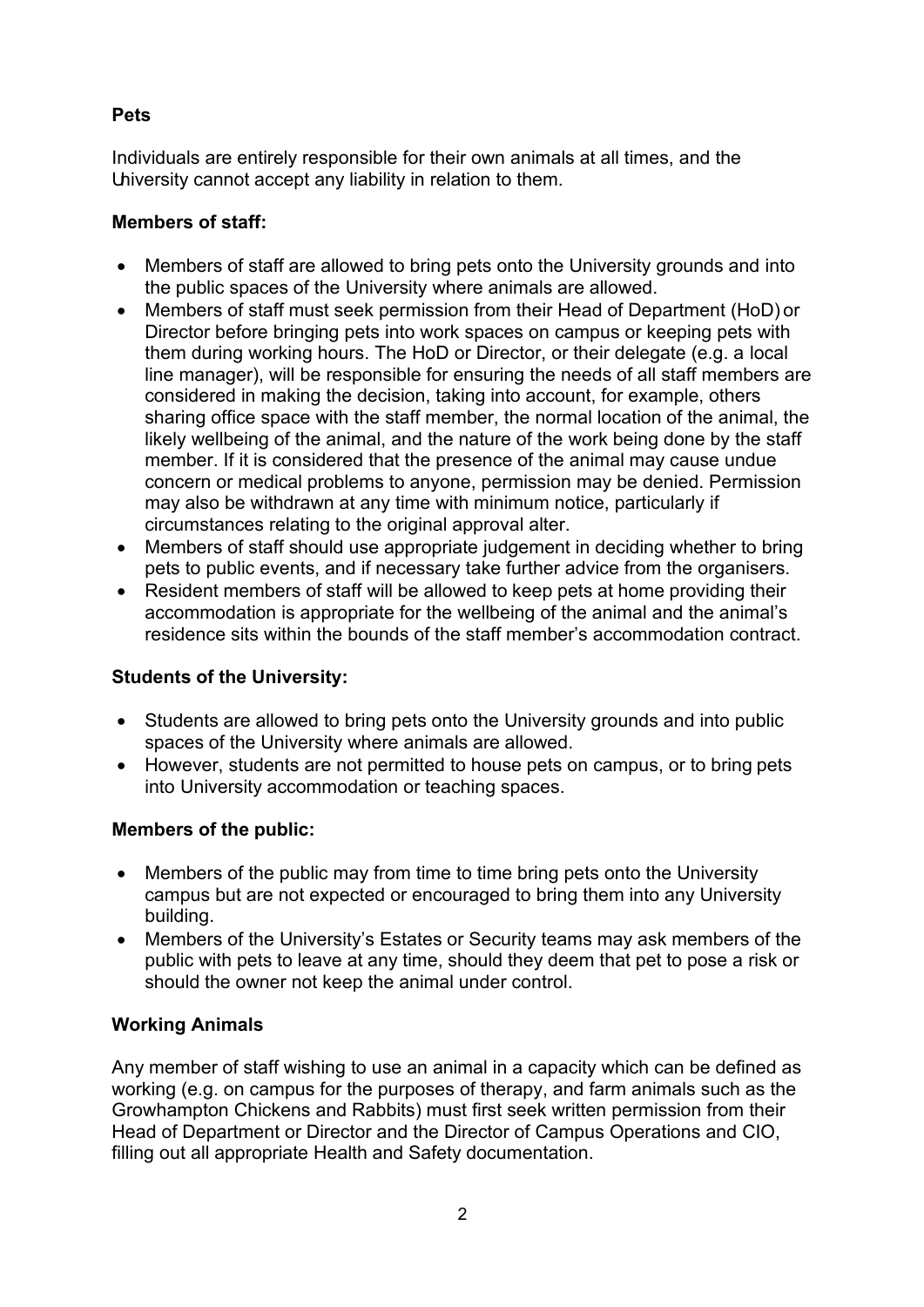Animals brought onto University premises by the police or other authorities will be deemed to be present in a working capacity for the period required by the officers or handlers visiting. Presence of the animals will be covered by notice of a police visit to the University, or via a formal warrant to search premises.

#### **Wild Animals**

Whilst the University cannot legislate regarding wild animals on campus, staff and students are expected to be vigilant and mindful of their own safety and the safety of others.

Anyone who considers that a wild animal may be acting dangerously, or causing a nuisance, must report this and the location clearly and immediately to the University Security staff.

Anyone who sees the wellbeing of wild animals being threatened by members of the University or the public on campus must report this to the University's Security staff.

#### **Animals on Campus and Fire Alarms**

Some staff members are known to leave their pets in their offices while working elsewhere in a building and having to return, sometimes significant distances, to their offices to retrieve their pet during fire alarms. This is an unsafe practice, and it is strongly recommended that staff evacuate and tell Security in which room their dog or pet is located. If Security confirm there is a fire, the animal may then be collected in a controlled, safe fashion.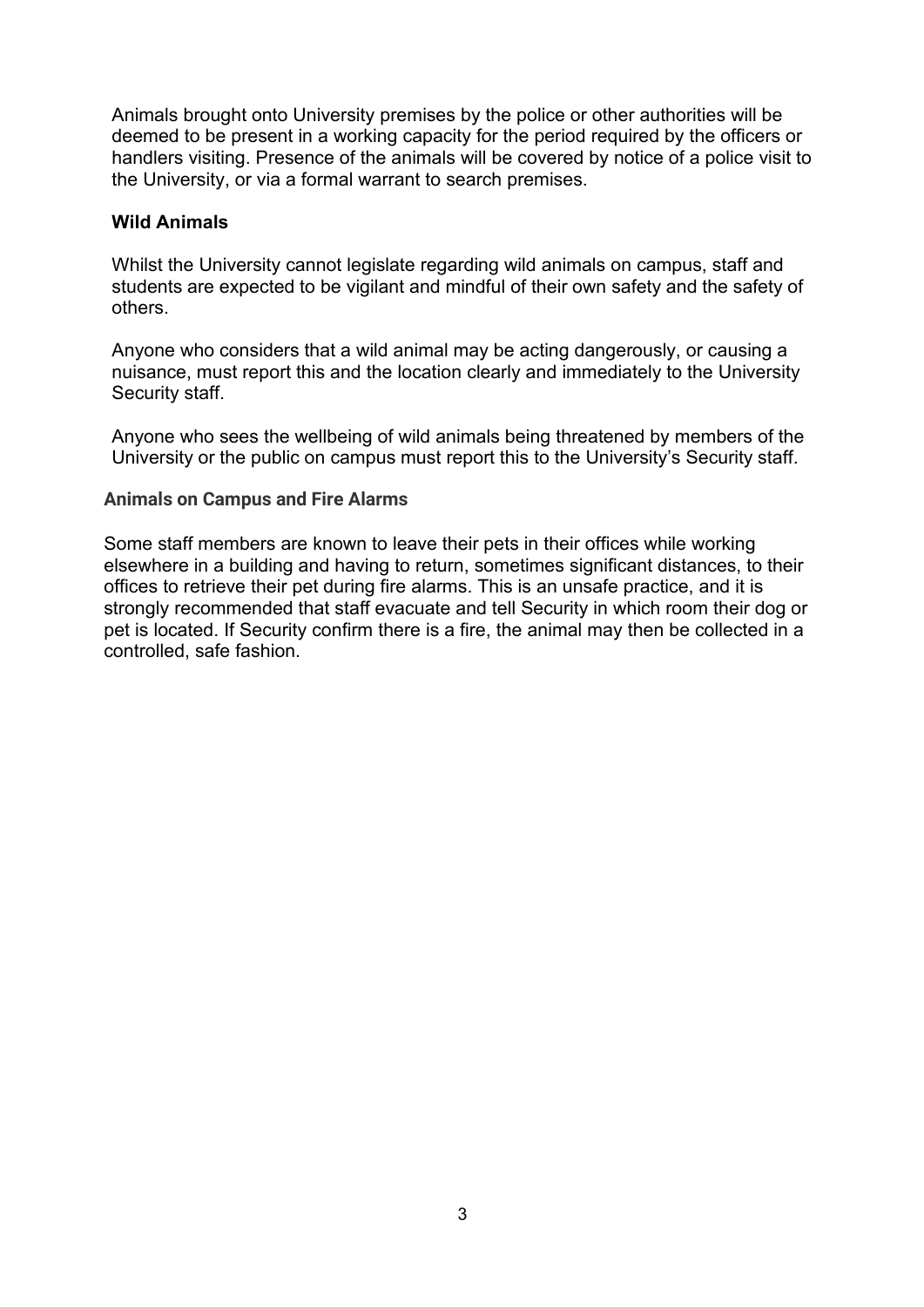# **Appendix A - Guidance on assistance dogs and emotional support animals**

The University of Roehampton values the diversity of its staff and student body and is committed to providing an environment which is welcoming and accessible to all. This appendix has been developed to provide guidance regarding the use of assistance dogs on campus and to set out the University's position in respect of emotional support animals. The guidance is not exhaustive as the University recognises that assistance dog users will have undergone stringent training in order to be accepted to use an assistance dog and staff/students are expected to adhere to these standards. Comments are welcomed from users to ensure they have the best possible experience.

## **Definition**

For the purpose of this policy an assistance dog is defined as one which:

• Has been fully trained and accredited by an organisation which has membership of Assistance Dogs International (ADI) and/or the International Guide Dog Federation(IGDF).<sup>1</sup>

### **Procedure**

In order to ensure the safety and welfare of assistance dogs and their users, students are required to first contact the University's Disability Services at the earliest opportunity.

Students who are planning to live on campus should contact Disability Services 3 months prior to their anticipated arrival, or immediately if they accept a place at the University within 3 months of starting. Failure to contact Disability Services in a timely manner may result in unavoidable delays in making adjustments.

Disability Services will request evidence that the dog is registered with one of the above organisations and will advise that dogs should be suitably identifiable via branded jackets or lead slips. Staff will discuss and coordinate:

- Obtaining a spending pen and installing it in a suitable place
- The cleaning of the pen and provision of waste bins and disposal facilities
- Water bowls
- Orientation and campus familiarisation (where possible using the organisation accrediting the dog)
- Liaising with Accommodation Services (where a student is living on campus)
- Liaising with other departments as required

The guide dog and assistance dog owner is responsible for the overall care, health and wellbeing of the dog, including any routine or emergency veterinary care.

Staff using an assistance dog should please contact HR in the first instance.

<sup>1</sup> Canine Partners, Dog AID, Dogs for Good, Guide Dogs, Hearing Dogs for Deaf People,Medical Detection Dogs Support Dogs, Seeing Dog Alliance.